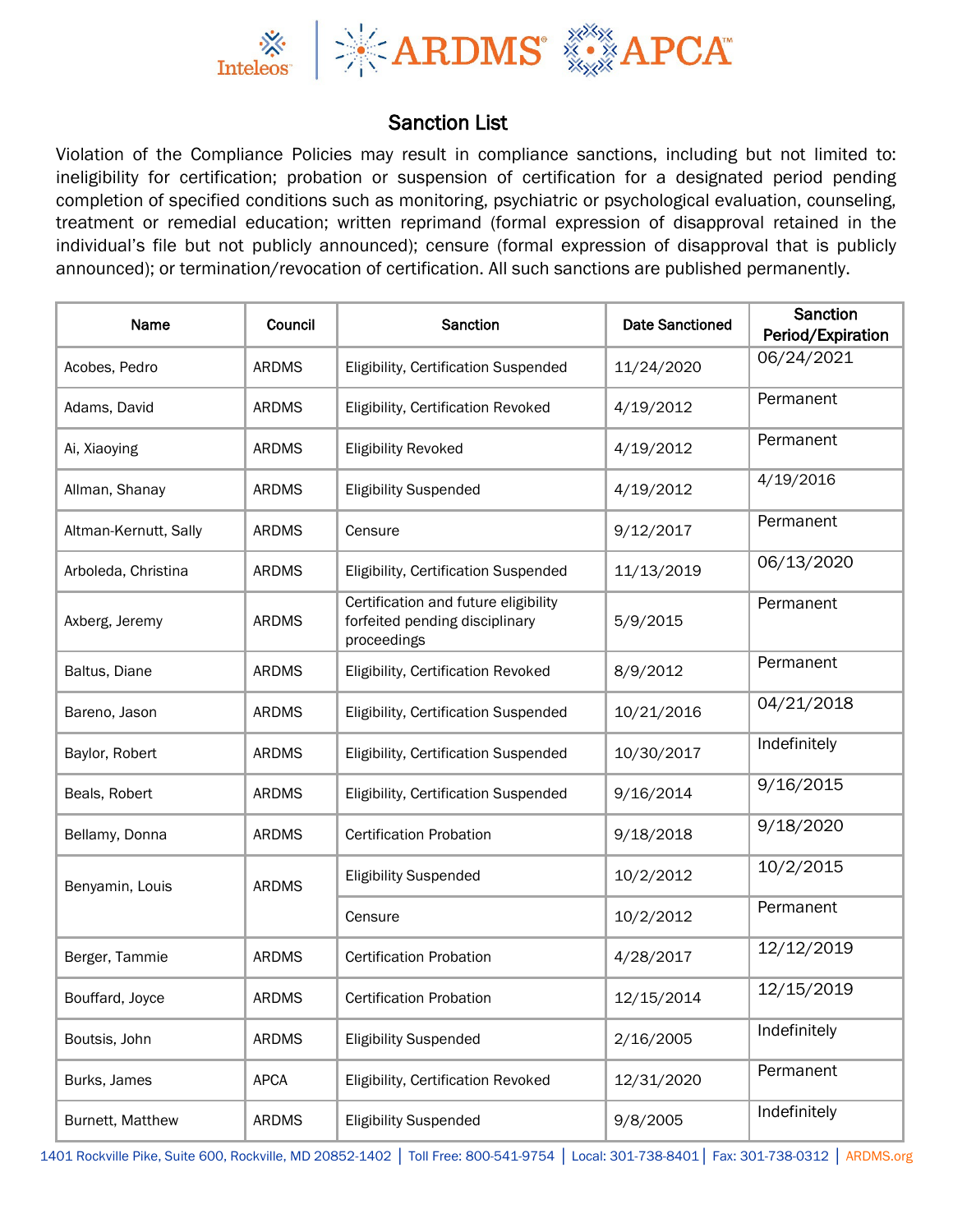| Name                  | Council      | <b>Sanction</b>                      | <b>Date Sanctioned</b> | <b>Sanction</b><br>Period/Expiration |
|-----------------------|--------------|--------------------------------------|------------------------|--------------------------------------|
| Callaway, James       | <b>ARDMS</b> | <b>Eligibility Revoked</b>           | 7/15/2013              | Permanent                            |
| Chavez, Loren         | <b>ARDMS</b> | <b>Eligibility Revoked</b>           | 6/1/2006               | Permanent                            |
|                       |              | Eligibility, Certification Suspended | 12/9/2019              | 12/9/2020                            |
| Clay, Darice          | <b>ARDMS</b> | Eligibility, Certification Revoked   | 3/7/2021               | Permanent                            |
| Cohill, Rugenia       | <b>ARDMS</b> | <b>Eligibility Suspended</b>         | 12/16/2016             | 06/16/2016                           |
| Colling, Sandee       | <b>ARDMS</b> | Eligibility, Certification Suspended | 12/16/2016             | 12/16/2021                           |
| Cook, Steven          | <b>ARDMS</b> | Eligibility, Certification Suspended | 10/21/2016             | 10/21/2021                           |
| Crawford, Cynthia     | <b>ARDMS</b> | Certification, Eligibility Suspended | 12/14/2015             | 12/14/2016                           |
| Culiat, Gabriel       | <b>ARDMS</b> | Certification, Eligibility Revoked   | 2/18/2022              | Permanent                            |
| Davila, Kelly         | <b>ARDMS</b> | <b>Eligibility Suspended</b>         | 8/9/2012               | 8/9/2015                             |
| Della Guardia, Nancy  | <b>ARDMS</b> | Censure                              | 9/16/2014              | Permanent                            |
|                       | <b>ARDMS</b> | Certification, Eligibility Suspended | 4/28/2017              | 4/24/2019                            |
| Della Valle, Margaret |              | Certification, Eligibility Probation | 4/24/2019              | 4/24/2024                            |
| Delrisco, Gabriel     | <b>ARDMS</b> | <b>Eligibility Revoked</b>           | 4/19/2012              | Permanent                            |
| Diaz, Ivo             | <b>ARDMS</b> | <b>Eligibility Revoked</b>           | 5/3/2011               | Permanent                            |
| Dzhuga, Alexander     | <b>ARDMS</b> | <b>Eligibility Revoked</b>           | 4/19/2012              | Permanent                            |
| Dzhuga, Leonid        | <b>ARDMS</b> | <b>Eligibility Revoked</b>           | 4/19/2012              | Permanent                            |
| Dzhuga, Natalia       | <b>ARDMS</b> | <b>Eligibility Revoked</b>           | 4/19/2012              | Permanent                            |
| Eade, Virginia        | <b>ARDMS</b> | Eligibility, Certification Revoked   | 9/11/2020              | Permanent                            |
| Edge, Chelsey         | <b>ARDMS</b> | Eligibility, Certification Suspended | 4/23/2019              | 4/23/2020                            |
| Ellis, Jenine         | <b>ARDMS</b> | Eligibility, Certification Revoked   | 12/17/2011             | Permanent                            |
| Ensz, Derek           | <b>ARDMS</b> | Eligibility, Certification Revoked   | 9/17/2013              | Permanent                            |
| Erckert, Glenn        | <b>ARDMS</b> | <b>Eligibility Suspended</b>         | 5/2/2011               | 10/2/2011                            |
|                       |              | Censure                              | 5/2/2011               | 5/2/2012                             |
| Ferguson, Robert      | <b>ARDMS</b> | Eligibility, Certification Revoked   | 2/15/2006              | Permanent                            |
| Fleming, Richard      | <b>APCA</b>  | Eligibility, Certification Revoked   | 12/16/2009             | Permanent                            |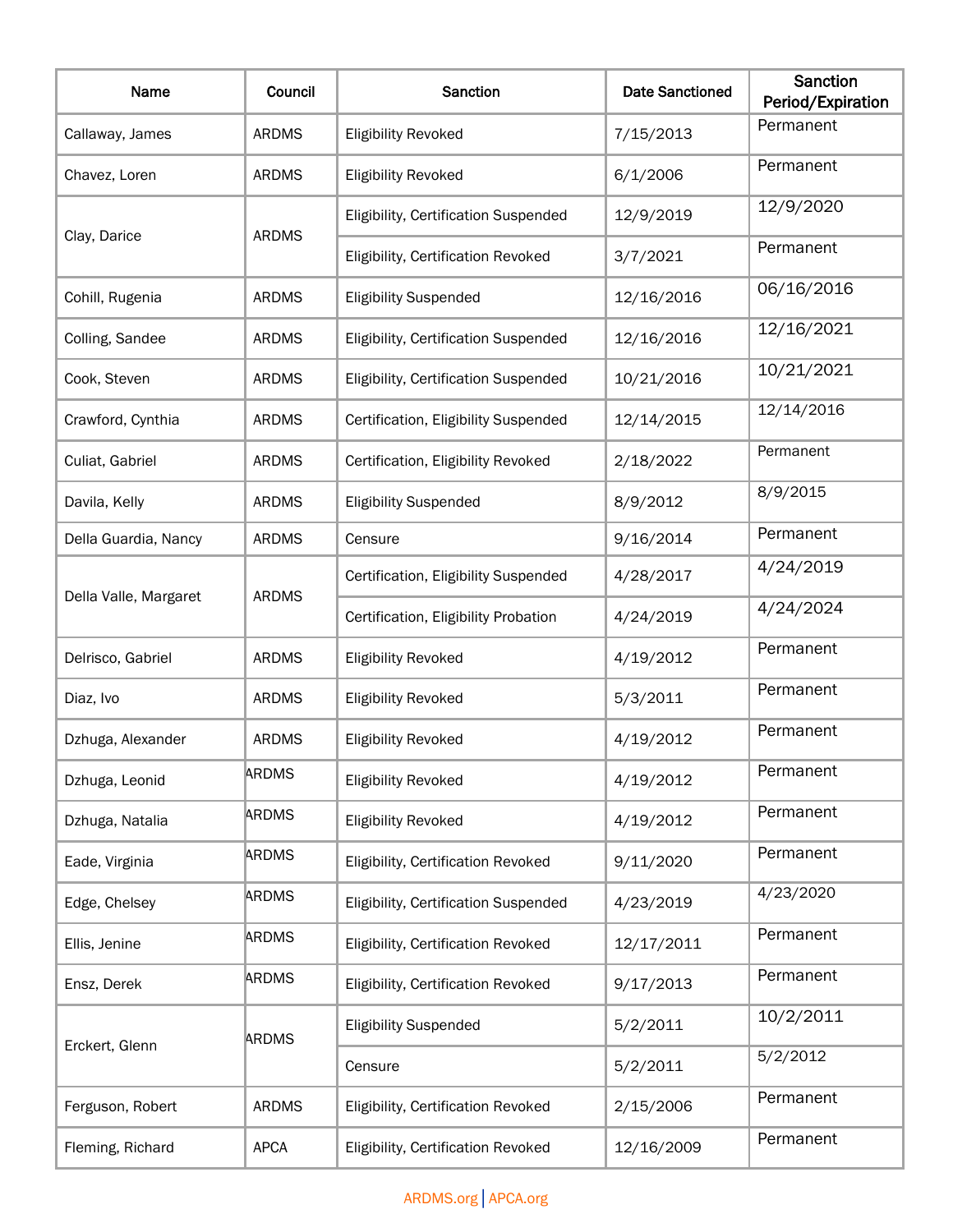| Name                | Council      | Sanction                              | <b>Date Sanctioned</b> | <b>Sanction</b><br>Period/Expiration |
|---------------------|--------------|---------------------------------------|------------------------|--------------------------------------|
| Frye, Leslie        | <b>ARDMS</b> | Eligibility, Certification Suspension | 12/11/2007             | 7/1/2008                             |
|                     |              | Eligibility, Certification Revoked    | 10/3/2008              | Permanent                            |
| Gallegos, Samuel    | <b>ARDMS</b> | Eligibility, Certification Revoked    | 2/15/2006              | Permanent                            |
| Garcia, Rebecca     | <b>ARDMS</b> | <b>Eligibility Revoked</b>            | 9/30/2010              | Permanent                            |
| Gauthier, Heather   | <b>ARDMS</b> | Eligibility, Certification Revoked    | 6/13/2018              | Permanent                            |
| Geurts, Trisha      | <b>ARDMS</b> | Eligibility, Certification Suspended  | 11/21/2020             | 11/21/2021                           |
| Gogel, Phillip      | <b>APCA</b>  | <b>Eligibility Suspended</b>          | 2/25/2015              | Indefinite                           |
| Genin, Kimberly     | <b>ARDMS</b> | Censure                               | 6/17/2019              | Permanent                            |
| Goryainov, Svetlana | <b>ARDMS</b> | Eligibility, Certification Suspended  | 6/13/2018              | 6/13/2019                            |
|                     | <b>ARDMS</b> | Eligibility, Certification Suspended  | 2/7/2020               | 2/7/2022                             |
| Graham, Kelly       |              | Eligibility, Certification Revoked    | 3/15/2022              | Permanent                            |
| Gray-Smith, Amy     | <b>ARDMS</b> | Eligibility, Certification Revoked    | 5/25/2021              | Permanent                            |
| Green, Melissa      | <b>ARDMS</b> | <b>Eligibility Revoked</b>            | 3/15/2019              | Permanent                            |
| Hamilton, Danyell   | <b>ARDMS</b> | <b>Eligibility Suspended</b>          | 11/24/2020             | 11/24/2021                           |
| Harris, Kimberly    | <b>ARDMS</b> | <b>Eligibility Revoked</b>            | 7/15/2013              | Permanent                            |
| Harrison, Debra     | <b>ARDMS</b> | Eligibility, Certification Suspended  | 12/16/2016             | Indefinite                           |
| Hatcher, Amanda     | <b>ARDMS</b> | Eligibility, Certification Suspended  | 12/15/2014             | 6/15/2016                            |
| Hatcher, Amanda     | <b>ARDMS</b> | Eligibility, Certification Suspended  | 9/23/2015              | 3/23/2016                            |
| Hall, Michael       | <b>ARDMS</b> | Eligibility, Certification Revoked    | 9/18/2018              | Permanent                            |
| High, Jill          | <b>ARDMS</b> | Eligibility, Certification Revoked    | 12/11/2007             | Permanent                            |
| Hoffmann, Alisa     | <b>ARDMS</b> | Censure                               | 9/18/2018              | Permanent                            |
|                     |              | <b>Certification Probation</b>        | 3/8/2022               | 12/1/2023                            |
| Howard, Jocelyn     | <b>ARDMS</b> | <b>Eligibility Suspended</b>          | 7/20/2020              | Indefinite                           |
|                     |              |                                       |                        |                                      |
|                     |              |                                       |                        |                                      |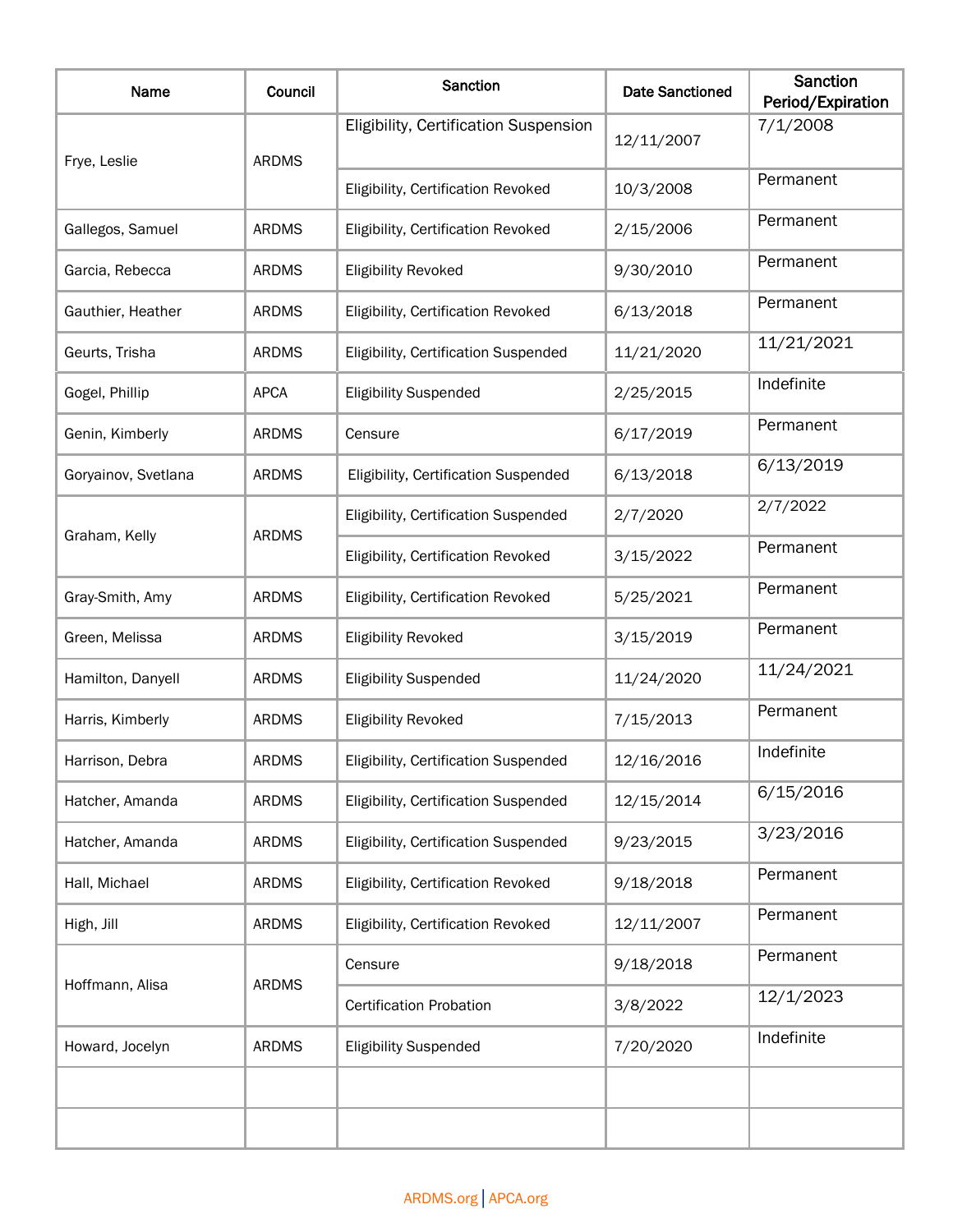| Name                   | Council      | Sanction                                            | <b>Date Sanctioned</b> | Sanction<br>Period/Expiration |
|------------------------|--------------|-----------------------------------------------------|------------------------|-------------------------------|
|                        | <b>ARDMS</b> | <b>Certification Probation</b>                      | 12/15/2014             | 7/1/2018                      |
| Hunanian, Gregory      |              | Eligibility, Certification Suspended                | 1/11/2021              | 7/11/2021                     |
|                        |              | <b>Certification Probation</b>                      | 11/15/2021             | 11/15/2022                    |
| Hunter, Tamara         | <b>ARDMS</b> | <b>Eligibility Revoked</b>                          | 7/15/2013              | Permanent                     |
| Hutchison, Kevin       | <b>ARDMS</b> | Eligibility, Certification Revoked                  | 2/28/2013              | Permanent                     |
| Hysinger, James        | <b>ARDMS</b> | Censure, Certification and Eligibility<br>Suspended | 6/29/2010              | Indefinite                    |
| James, Tony            | <b>ARDMS</b> | <b>Certification Probation</b>                      | 9/14/2016              | Indefinite                    |
| Jamison, Billy         | <b>ARDMS</b> | <b>Certification Suspension</b>                     | 2/18/2021              | 2/18/2022                     |
| Jeffcoats, Jimmy       | <b>ARDMS</b> | <b>Certification Probation</b>                      | 5/3/2011               | 8/17/2015                     |
| Johnson, James         | <b>ARDMS</b> | Eligibility, Certification Suspended                | 8/31/2021              | 3/2/2023                      |
| Johnson, Stephanie     | <b>ARDMS</b> | <b>Eligibility Suspended</b>                        | 12/15/2017             | 7/19/2020                     |
| Johnson, Stephanie     | <b>ARDMS</b> | <b>Eligibility Probation</b>                        | 7/20/2020              | 7/20/2021                     |
| Jones, Kami            | <b>ARDMS</b> | Eligibility, Certification Suspended                | 11/13/2019             | 5/13/2020                     |
| Kabuga, Zakayo         | <b>ARDMS</b> | Censure                                             | 12/10/2018             | Permanent                     |
| Kaithamanglath, Justin | <b>ARDMS</b> | <b>Eligibility Revoked</b>                          | 10/11/2011             | Permanent                     |
| Karagezian, Vardan     | <b>ARDMS</b> | Eligibility, Certification Revoked                  | 3/11/2014              | Permanent                     |
| Kats, Marina           | <b>ARDMS</b> | <b>Eligibility Suspended</b>                        | 7/15/2013              | 7/15/2018                     |
|                        | <b>ARDMS</b> | Eligibility, Certification Suspended                | 6/25/2014              | Indefinitely                  |
| Kemp, Ryan             |              | <b>Certification Probation</b>                      | 10/13/2020             | 3/31/2027                     |
| Keswick, Jeffrey       | <b>ARDMS</b> | <b>Eligibility Revoked</b>                          | 5/30/2007              | Permanent                     |
| Khera, Kiran           | <b>ARDMS</b> | <b>Eligibility Suspended</b>                        | 9/12/2017              | 9/12/2019                     |
| Kim, Bo                | <b>ARDMS</b> | <b>Eligibility Revoked</b>                          | 7/15/2013              | Permanent                     |
| Kinder, Denise         | <b>ARDMS</b> | Eligibility, Certification Suspended                | 7/22/2021              | 1/22/2023                     |
| Kivlin, Deanna         | <b>ARDMS</b> | <b>Certification Probation</b>                      | 9/17/2013              | 6/16/2015                     |
| Klink, Jessica         | <b>ARDMS</b> | <b>Eligibility Suspended</b>                        | 6/29/2010              | Indefinitely                  |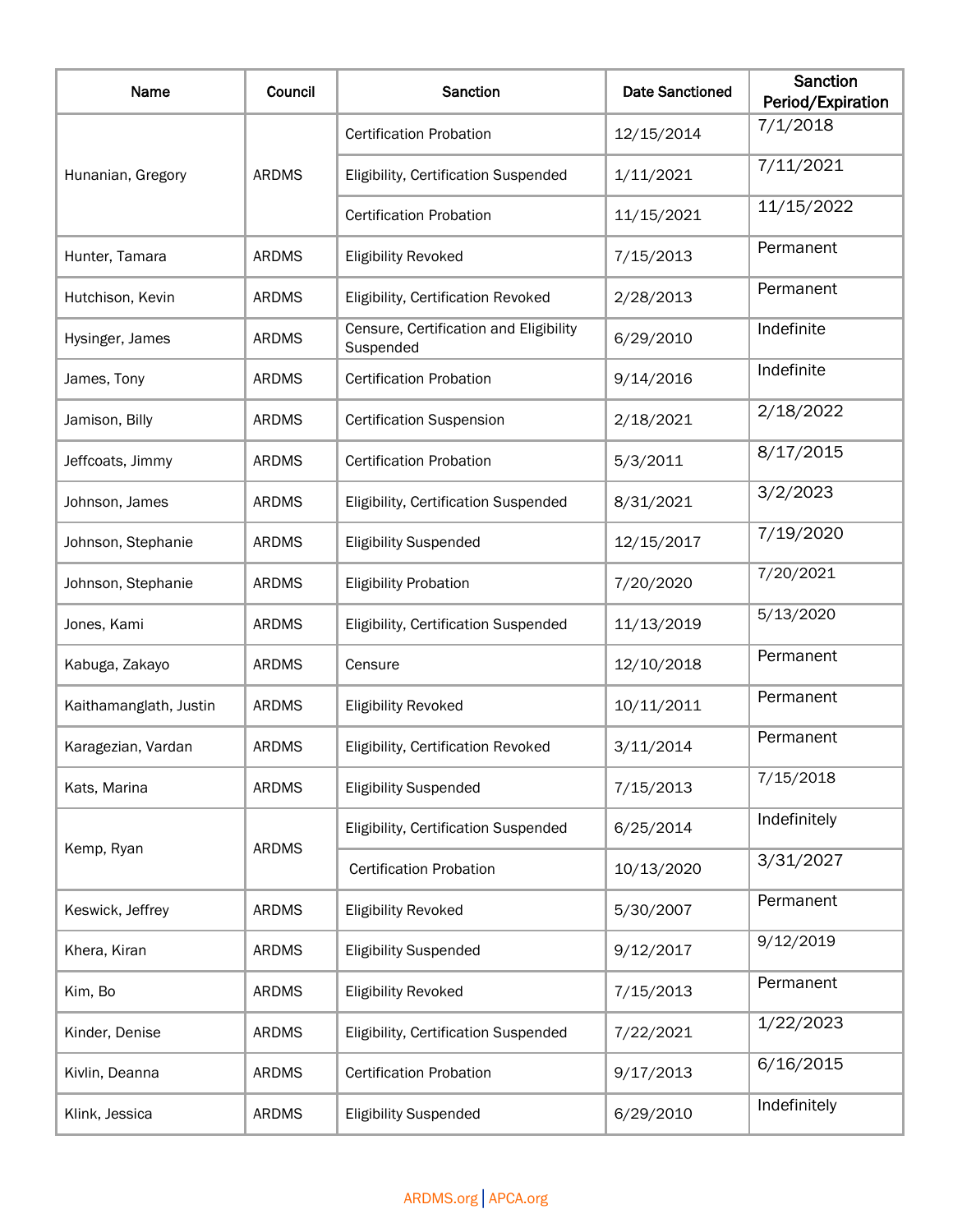| Name                   | Council      | <b>Sanction</b>                      | <b>Date Sanctioned</b> | <b>Sanction</b><br>Period/Expiration |
|------------------------|--------------|--------------------------------------|------------------------|--------------------------------------|
| Ko, Lida               | <b>ARDMS</b> | <b>Eligibility Revoked</b>           | 3/11/2008              | Permanent                            |
|                        |              | Eligibility, Certification Suspended | 3/11/2014              | 3/11/2017                            |
| Kruse, Jennifer        | <b>ARDMS</b> | Eligibility, Certification Revoked   | 3/12/2017              | Permanent                            |
| La Madrid, Lance       | <b>ARDMS</b> | Censure                              | 7/15/2013              | Permanent                            |
|                        |              | Eligibility, Certification Suspended | 12/16/2013             | 3/16/2014                            |
| Lambert, Kimberly      | <b>ARDMS</b> | <b>Certification Probation</b>       | 3/17/2014              | 12/16/2014                           |
| Lancaster, Tori Ann    | <b>ARDMS</b> | Censure                              | 6/17/2019              | Permanent                            |
| Leckey, Howard         | <b>ARDMS</b> | Censure                              | 12/16/2013             | Permanent                            |
|                        |              | Eligibility, Certification Suspended | 6/14/2018              | 6/14/2020                            |
| Mann, Christopher      | <b>ARDMS</b> | Eligibility, Certification Revoked   | 6/14/2020              | Permanent                            |
|                        | <b>ARDMS</b> | Eligibility, Certification Suspended | 9/16/2014              | 4/18/2018                            |
| Mattice, Nicole        |              | <b>Certification Probation</b>       | 4/19/2018              | 4/19/2019                            |
| Mayhall, Melissa       | <b>ARDMS</b> | Eligibility, Certification Suspended | 4/22/2022              | 4/22/2025                            |
| Mauney, Keith          | <b>ARDMS</b> | Certification, Eligibility Revoked   | 4/19/2012              | Permanent                            |
| Mavrantonis, Christina | <b>ARDMS</b> | <b>Eligibility Suspended</b>         | 9/23/2015              | 9/23/2020                            |
| McQuaide, Belinda      | <b>ARDMS</b> | <b>Eligibility Suspended</b>         | 3/11/2014              | Indefinitely                         |
| McQuaide, Belinda      | <b>ARDMS</b> | <b>Eligibility Suspended</b>         | 3/11/2014              | Indefinitely                         |
| Mena, Joseph           | <b>ARDMS</b> | Eligibility, Certification Suspended | 9/14/2016              | 03/14/2017                           |
| Michel, Kevin          | <b>ARDMS</b> | Probation                            | 5/9/2011               | 5/9/2016                             |
| Mounce, Cindi          | <b>ARDMS</b> | <b>Eligibility Suspended</b>         | 11/13/2019             | Indefinitely                         |
| Morelli, Frank         | <b>ARDMS</b> | <b>Eligibility Revoked</b>           | 12/9/2019              | Permanent                            |
| Murray, Gary           | <b>ARDMS</b> | Eligibility, Certification Suspended | 4/28/2017              | Indefinitely                         |
|                        |              | Eligibility, Certification Revoked   | 9/12/2018              | Permanent                            |
| Musa, Salimatu         | <b>ARDMS</b> | <b>Eligibility Revoked</b>           | 6/17/2019              | Permanent                            |
| Mustafa, Faizeh        | <b>ARDMS</b> | Eligibility, Certification Suspended | 7/16/2014              | 18 months                            |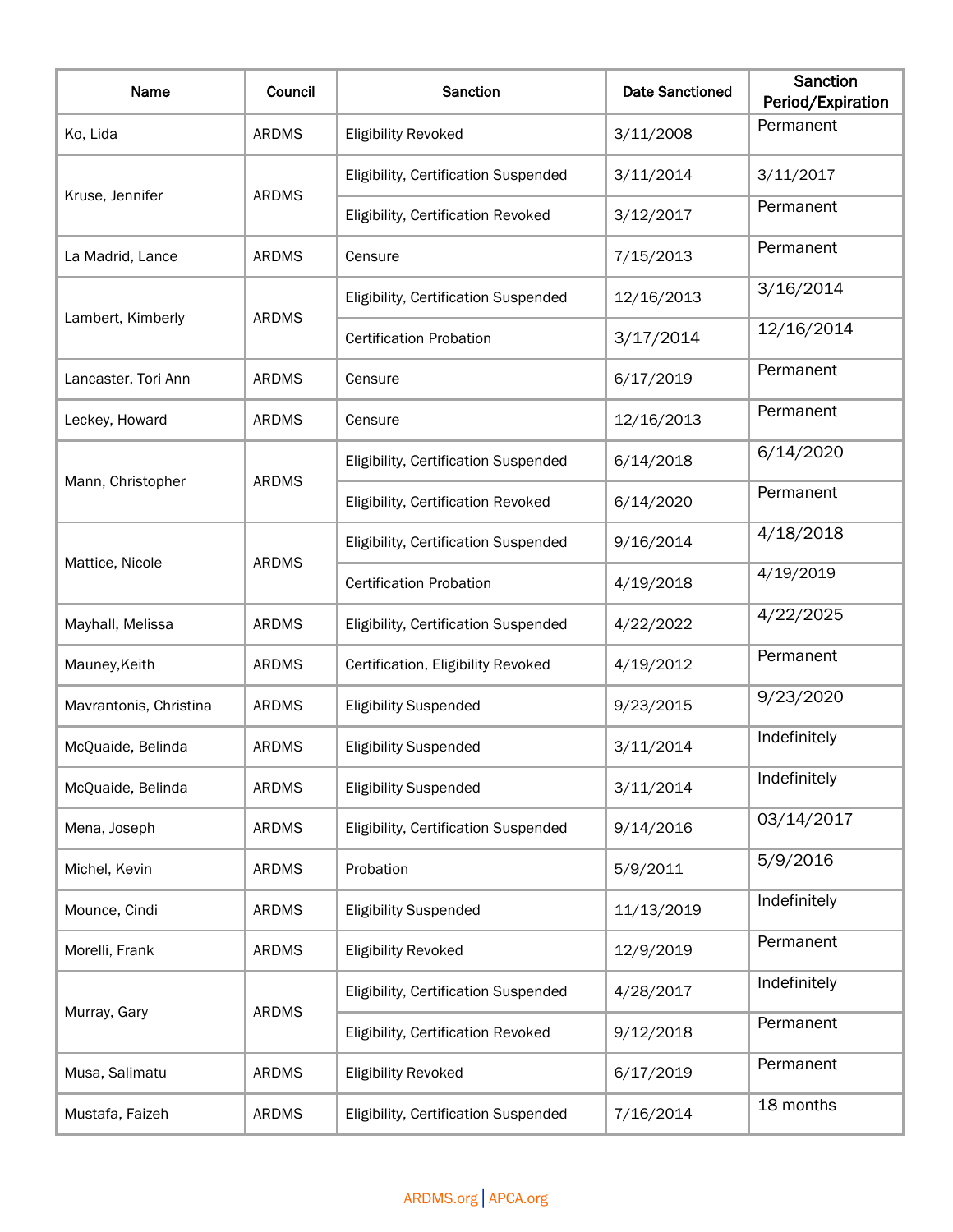| Name               | Council      | Sanction                                                                     | <b>Date Sanctioned</b> | <b>Sanction</b><br>Period/Expiration |
|--------------------|--------------|------------------------------------------------------------------------------|------------------------|--------------------------------------|
| Mysak, Vadim       | <b>ARDMS</b> | <b>Eligibility Revoked</b>                                                   | 4/19/2012              | Permanent                            |
| Naing, Soe         | <b>ARDMS</b> | <b>Certification Probation</b>                                               | 12/12/2011             | Permanent                            |
| Naqvi, Zainab      | <b>ARDMS</b> | Eligibility, Certification Revoked                                           | 4/12/2012              | Permanent                            |
| Nolen, Lori        | <b>ARDMS</b> | Eligibility, Certification Suspended                                         | 6/13/2018              | 6/13/2019                            |
| Nolen, Lori        | <b>ARDMS</b> | Eligibility, Certification Revoked                                           | 6/13/2019              | Permanent                            |
| Normand, Gary      | <b>ARDMS</b> | <b>Eligibility Revoked</b>                                                   | 3/11/2014              | Permanent                            |
| Olshanskiy, Igor   | <b>ARDMS</b> | Certification and Eligibility forfeited<br>during disciplinary investigation | 4/4/2008               | Permanent                            |
| Ortega, Oscar      | <b>ARDMS</b> | Eligibility, Certification Revoked                                           | 11/23/2013             | Permanent                            |
| Ortiz, Emanuel     | <b>ARDMS</b> | <b>Eligibility Revoked</b>                                                   | 11/15/2012             | Permanent                            |
| Oveal, Alexander   | <b>ARDMS</b> | Eligibility, Certification Revoked                                           | 10/24/2006             | Permanent                            |
| Parker, George     | <b>ARDMS</b> | <b>Eligibility Revoked</b>                                                   | 5/3/2011               | Permanent                            |
| Patel, Mehmood     | <b>APCA</b>  | Eligibility, Certification Revoked                                           | 12/16/2009             | Permanent                            |
| Paugh, Marianne    | <b>ARDMS</b> | <b>Eligibility Suspended</b>                                                 | 2/25/2015              | 2/25/2018                            |
| Payne, Traci       | <b>ARDMS</b> | Eligibility, Certification Suspended                                         | 9/12/2017              | 12/14/2018                           |
| Payne, Traci       | <b>ARDMS</b> | <b>Certification Probation</b>                                               | 12/14/2018             | 12/14/2020                           |
| Pentzke, Carlos    | <b>APCA</b>  | <b>Certification Probation</b>                                               | 5/2/2011               | 5/2/2016                             |
| Perry, Karen       | <b>ARDMS</b> | <b>Eligibility Suspended</b>                                                 | 12/16/2013             | 6/30/2014                            |
| Phillips, Danielle | <b>ARDMS</b> | Certification, Eligibility Suspended                                         | 1/11/2021              | 5/24/2023                            |
| Plott, Jeri        | <b>ARDMS</b> | <b>Eligibility Revoked</b>                                                   | 12/17/2011             | Permanent                            |
| Plummer, Scott     | <b>ARDMS</b> | Certification, Eligibility Suspended                                         | 6/14/2018              | 6/14/2019                            |
| Plummer, Scott     | <b>ARDMS</b> | Certification, Eligibility Revoked                                           | 6/15/2019              | Permanent                            |
| Powell, Jonathan   | <b>ARDMS</b> | Eligibility, Certification Revoked                                           | 4/12/2021              | Permanent                            |
| Prince, Joshua     | <b>ARDMS</b> | <b>Eligibility Revoked</b>                                                   | 6/17/2019              | Permanent                            |
| Read, Blake        | <b>ARDMS</b> | <b>Eligibility Revoked</b>                                                   | 5/5/2022               | Permanent                            |
| Reibsane, Dawn     | <b>ARDMS</b> | Eligibility, Certification Suspended                                         | 6/23/2014              | 6/23/2015                            |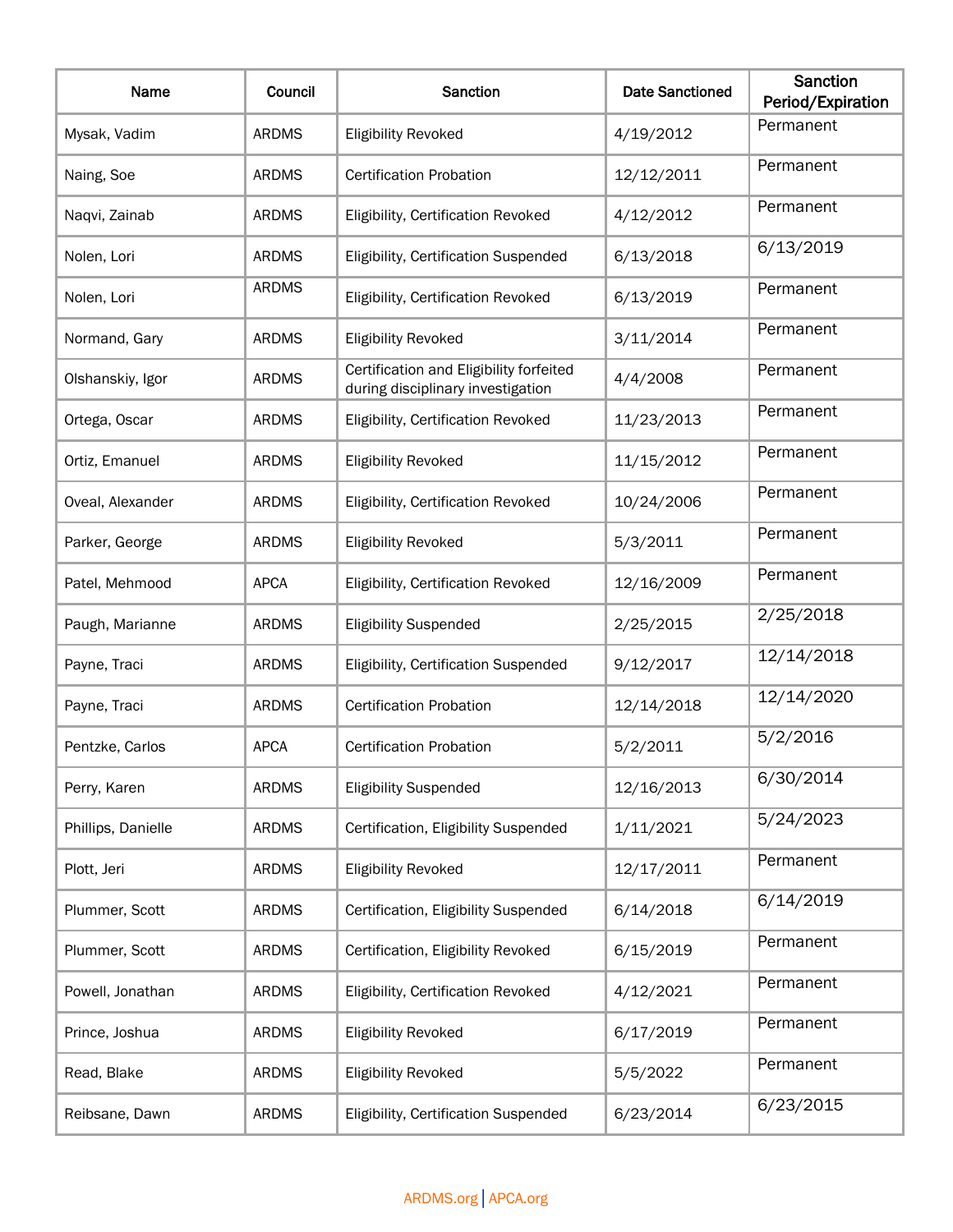| Name                   | Council      | Sanction                             | <b>Date Sanctioned</b> | <b>Sanction</b><br>Period/Expiration |
|------------------------|--------------|--------------------------------------|------------------------|--------------------------------------|
| Richardson, Carolyn    | <b>ARDMS</b> | <b>Eligibility Revoked</b>           | 11/1/2007              | Permanent                            |
| Richardson, William D. | <b>ARDMS</b> | <b>Eligibility Revoked</b>           | 8/9/2012               | Permanent                            |
| Rigal, Dina            | <b>ARDMS</b> | <b>Eligibility Probation</b>         | 9/12/2017              | 6/1/2020                             |
| Riley, Brian           | <b>ARDMS</b> | Eligibility, Certification Revoked   | 10/11/2011             | Permanent                            |
| Roberts, James         | <b>ARDMS</b> | Eligibility, Certification Revoked   | 9/23/2015              | Permanent                            |
| Rodriquez, Monica      | <b>ARDMS</b> | Eligibility, Certification Suspended | 6/23/2014              | 6/23/2015                            |
| Rogers, Vicki          | <b>ARDMS</b> | Eligibility, Certification Suspended | 6/13/2018              | 6/13/2019                            |
|                        |              | Eligibility, Certification Revoked   | 6/14/2019              | Permanent                            |
| Romanov, Yury          | <b>ARDMS</b> | Eligibility, Certification Suspended | 7/13/2018              | Indefinitely                         |
| Rose, Jefflyn          | <b>ARDMS</b> | <b>Eligibility Revoked</b>           | 8/9/2012               | Permanent                            |
| Ryan, Kevin            | <b>ARDMS</b> | Eligibility, Certification Suspended | 4/5/2012               | Indefinitely                         |
| Sahni, Suresh          | <b>ARDMS</b> | Eligibility, Certification Suspended | 5/11/2020              | 5/11/2021                            |
| Schiferl, Cynthia      | <b>ARDMS</b> | Eligibility, Certification Suspended | 7/20/2020              | Indefinitely                         |
| Semenov, Vladimir      | <b>ARDMS</b> | <b>Eligibility Revoked</b>           | 4/19/2012              | Permanent                            |
| Sheen, Vidal           | <b>APCA</b>  | <b>Certification Probation</b>       | 12/31/2020             | 06/25/2025                           |
| Shobo, Abayomi         | <b>ARDMS</b> | <b>Eligibility Suspended</b>         | 12/12/2011             | Indefinitely                         |
| Siegel, Jack           | <b>ARDMS</b> | Censure                              | 12/10/2011             | Permanent                            |
| Siemon, Donna          | <b>ARDMS</b> | <b>Eligibility Suspended</b>         | 9/12/2011              | 03/12/2012                           |
| Silva, V. Jeffrey      | <b>ARDMS</b> | <b>Eligibility Suspended</b>         | 12/31/2001             | 12/31/2016                           |
| Skinner, Denny         | <b>ARDMS</b> | Eligibility, Certification Revoked   | 2/14/2007              | Permanent                            |
| Smith, Amanda          | <b>ARDMS</b> | <b>Eligibility Suspended</b>         | 5/3/2011               | 5/3/2012                             |
| Smith, Laura           | <b>ARDMS</b> | <b>Certification Probation</b>       | 8/17/2015              | 8/17/202                             |
| Smith, Sunni           | <b>ARDMS</b> | <b>Eligibility Suspended</b>         | 12/12/2011             | 12/12/2016                           |
| Solis, Luis            | <b>ARDMS</b> | Eligibility, Certification Suspended | 7/22/2021              | Indefinitely                         |
| Soto, Katherine        | <b>ARDMS</b> | <b>Eligibility Suspended</b>         | 3/15/2019              | Indefinitely                         |